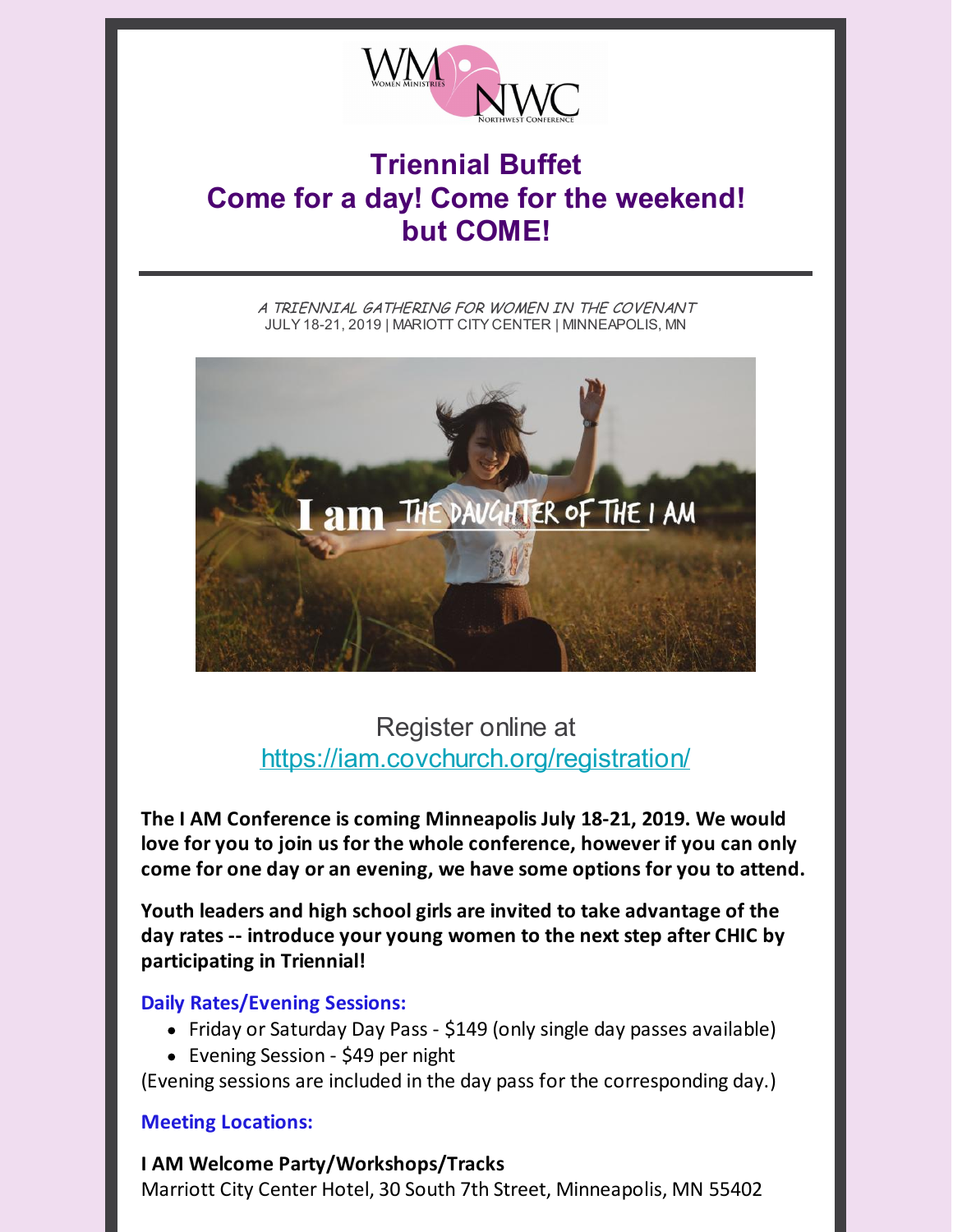#### **I AM Worship Sessions/Concert**

State Theatre, 805 Hennepin Avenue, Minneapolis, MN 55403

#### **Ticket Options:**

Thursday Night, July 18 Come early to the Welcome Party from 4-7 pm at the Marriott and then join us for worship at the State Theater at 7:30 pm.

Friday, July 19, Day Pass

Join us for worship at the State Theater at 8:30 am, attend two workshop sessions, enjoy free time options, and after dinner stay for an evening of worship and celebration beginning at 7:30 pm.

Friday Night Only, July 19 Meet us at the State Theater for worship at 7:30 pm and then join us for celebration following the service back at the Marriott.

Saturday, July 20, Day Pass Join us for worship at the State Theater at 8:30 am, attend one workshop session, enjoy free time options, and after dinner stay for an evening of worship beginning at 7:30 pm followed by a Sara Groves concert.

Saturday Night Only, July 20 Meet us at the State Theater for worship at 7:30 pm and stay for the Sara Groves concert.

---

#### **Registration**:

[Pre-register](https://iam.covchurch.org/registration/) online here. *Onsite registration will not be available Friday and Saturday at the theater.*

#### **Where to pick up your ticket/day pass:**

| Thursday, July 18                                                       |                                                          |  |  |
|-------------------------------------------------------------------------|----------------------------------------------------------|--|--|
|                                                                         | 4:00 - 6:30 pm Welcome Party                             |  |  |
|                                                                         | Pick up ticket at I AM registration, Level 4 of Marriott |  |  |
|                                                                         | 7:00 - 7:45 pm Evening Session with Suzanne Stabile      |  |  |
|                                                                         | Pick up ticket at Will Call at State Theater             |  |  |
| Friday, July 19                                                         |                                                          |  |  |
|                                                                         | 8:00 - 8:30 am Morning Session                           |  |  |
|                                                                         | Pick up ticket at Will Call at State Theater             |  |  |
| Noon – 6:30 pm Pick up ticket at I AM registration, Level 4 of Marriott |                                                          |  |  |
| 7:00 - 7:45 pm Evening Session                                          |                                                          |  |  |
|                                                                         | Pick up ticket at Will Call at State Theater             |  |  |
| Saturday, July 20                                                       |                                                          |  |  |
|                                                                         | $8:30 - 9:15$ am Morning Session                         |  |  |
|                                                                         | Pick up ticket at Will Call at State Theater             |  |  |
| Noon – 6:30 pm Pick up ticket at I AM registration, Level 4 of Marriott |                                                          |  |  |
|                                                                         | 7:00 - 7:45 pm Evening Session                           |  |  |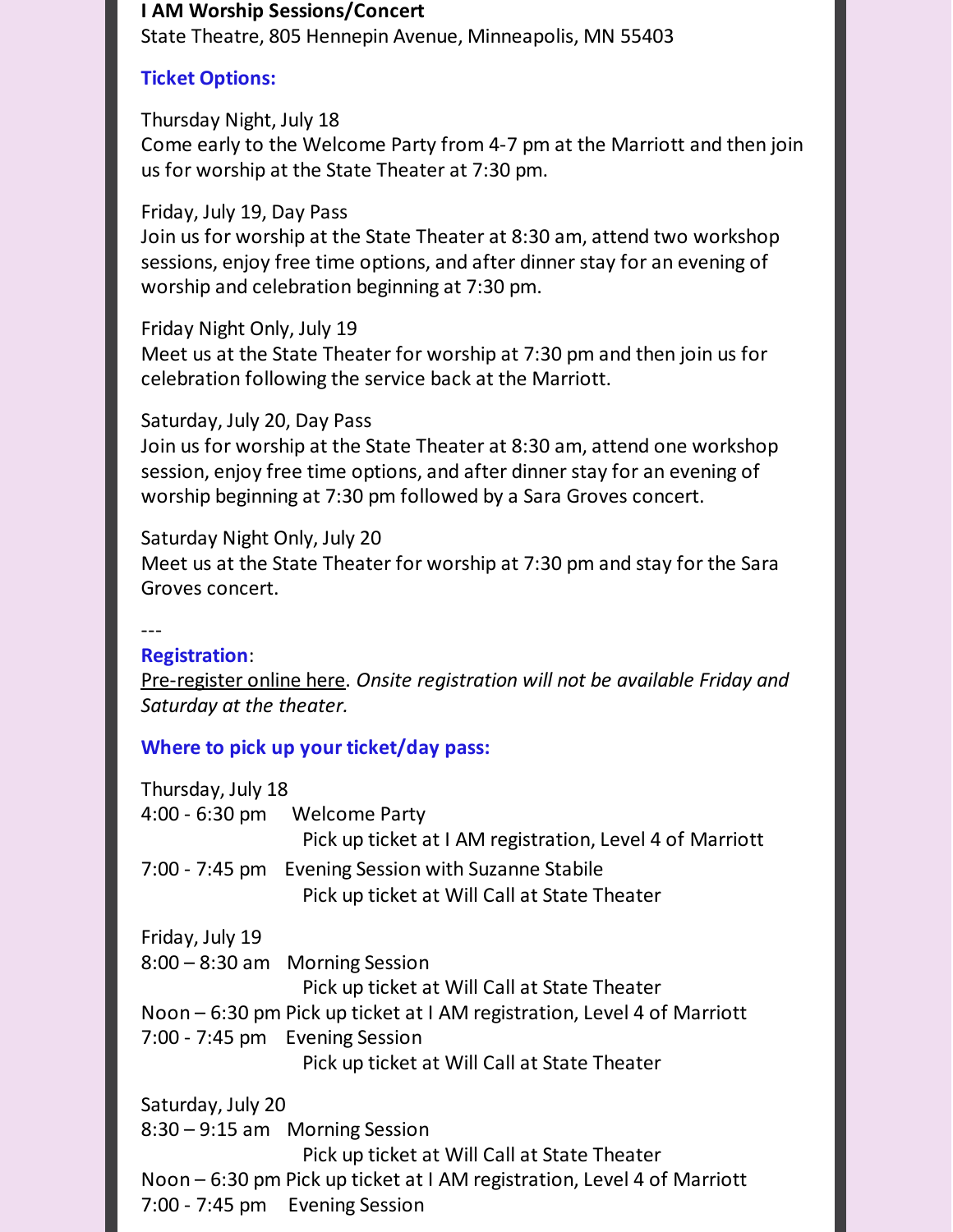Pick up ticket at Will Call at State Theater Sunday, July 21 (Closed session, single session not available)

For a full schedule, click [here](https://iam.covchurch.org/schedule/).

If you have any questions or changes, please call the Events Office at 773- 596-2493.

### *Renewal coupons still valid for Triennial: IAM.NWC50*

### *First time Triennial attenders use code: Friend75*

If you have already registered,

invite a friend to join you to share this incredible journey together. When your friend registers **enter code "Tote"** and list your name. Both of you will receive a one of a kind tote at registration.

### **Volunteers Needed .**

The Northwest Conference is hosting Triennial....join us in rolling out the red carpet for visitors to our corner of the world! Contact Rachel Kleinschmidt at rachel@wmnwc.org for openings.

## **Advocates for Victims of Abuse...**



**If your church has an Advocate for Victims of Abuse, take this opportunity for continued training, brand new resources and connecting to others. [AVA](https://iam.covchurch.org/preevents/) and [Mending](https://iam.covchurch.org/preevents/) The Soul training starts on Tuesday, July 16**

**as a pre-Triennial workshop.**

### **You are in our prayers! .... .**....

Especially in these coming 40 days before Triennial, Ann Richards and the Triennial Prayer Team has committed to keep you all in prayer. Ann says," [We endeavor] to unite in prayer as we invite God to be present and bless our planning as well as those who will be attending. Our hope is that as we make plans, God will direct our paths and that, while the women prepare to pack, God will inspire their hearts and make them hungry for God's indwelling."

Join us in prayer June 12-July 21 with a daily guide [click](https://files.constantcontact.com/d2d4ab2c001/173205e4-726e-4e6c-a363-4d971eea60e4.pdf) here.

Therefore, as Paul says in 1 Thessalonians,"We always thank God for all of you and continually mention you in our prayers."

# **NWC Camp Details -- 2019 Retreats...............................**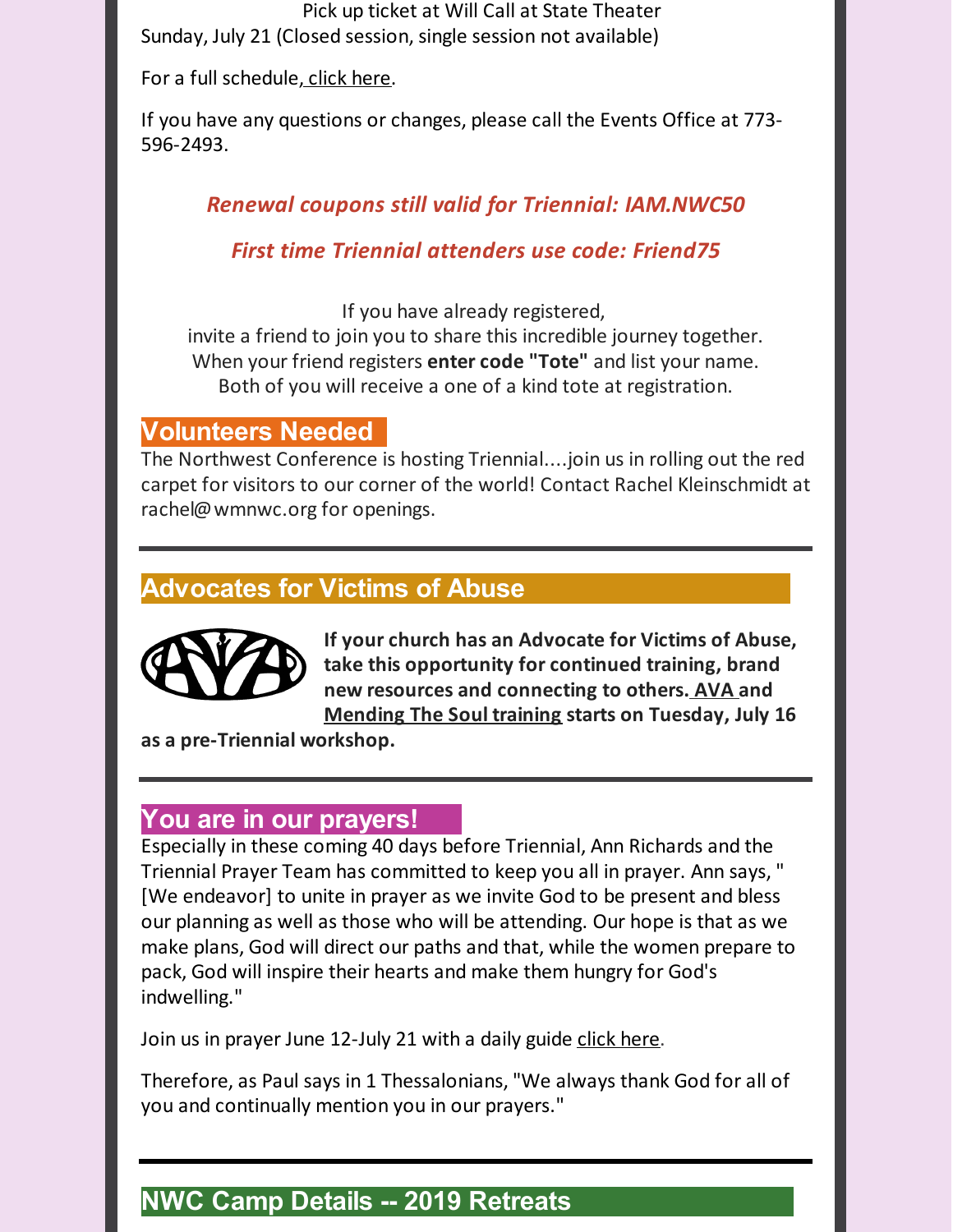| <b>Bluewater</b><br><b>Grand Rapids MN</b> | Women's Retreat<br>September 20-22 | <b>Family Camp</b><br>June 28-July 7<br><b>August 15-18</b> |
|--------------------------------------------|------------------------------------|-------------------------------------------------------------|
| <b>Covenant Park</b><br><b>Mahtowa MN</b>  | September 13-15                    | June 29<br>(Ground Breaking)                                |
| <b>Covenant Pines</b><br>McGregor MN       | September 20-22                    | <b>July 4-7</b><br>August 8-11                              |
| Lake Beauty<br>Long Prairie MN             | September 20-22                    | May 24-27<br><b>July 4-7</b><br>Aug 30 - Sept 2             |

### *Do you happen to have Thrivent [insurance](https://service.thrivent.com/apps/ThriventChoiceMemberWeb/public/orgDetails/100614299189)?............................*

*Recently, Women Ministries of the Northwest Conference enrolled as an option in Thrivent Choice. Thrivent Choice is a member-advised program that allows eligible members to recommend where Thrivent Financial distributes part of its charitable outreach funds each year. When eligible Thrivent Financial members direct Choice Dollars to your organization in a particular month, Thrivent Financial reviews the recommendation and makes an electronic deposit in our organization's bank account! If you are a Thrivent Financial member, please consider recommending Women Ministries of the Northwest Conference for your Choice Dollars click [here.](https://service.thrivent.com/apps/ThriventChoiceMemberWeb/public/orgDetails/100614299189)*

### **Did you see the change of date. .................................**

## **Renewal 2020 March 13-14 First Covenant Church, River Falls Wisconsin**

**...........**

In fact, why not plan a retreat for the women of your church around the Renewal date? We provide a great speaker and interesting break-out sessions to choose from---your women have bonding and fellowship on the car ride over and in the overnight at the hotel. It's a win-win for both! More information will be coming after Triennial...

*...............Partner with us to advance God's kingdom*

*through women by connecting women in transformational relationships and uniting them in Christ to impact our world.*

*...............*

Visit our conference website at [wmnwc.org](http://www.wmnwc.org/) for the local news. You'll find all the information about our conference women ministries, Renewal